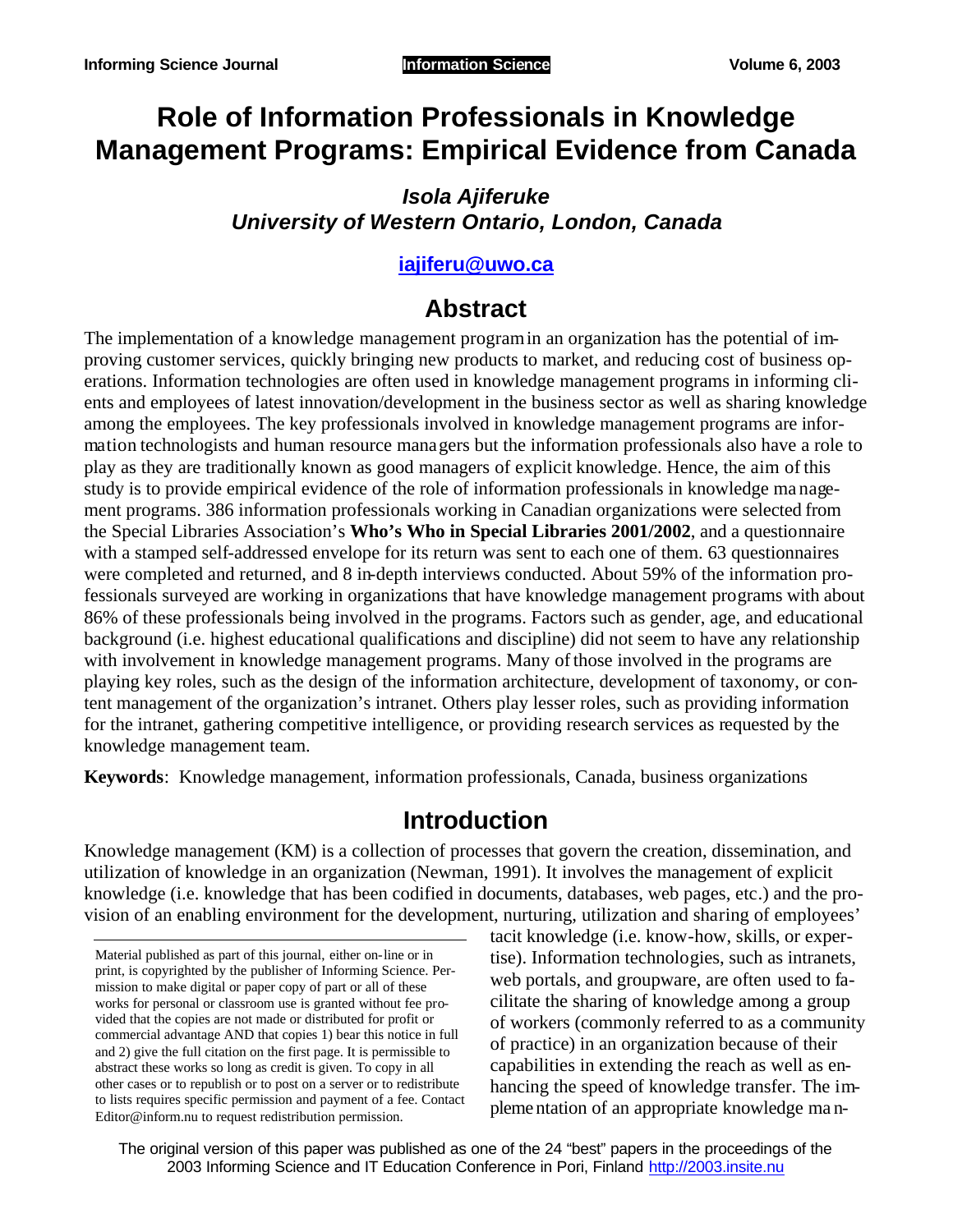agement program in a business organization has the potential of improving customer services, continually improving business processes, quickly bringing new products to markets, and bringing innovative new ideas to commercialization (Heisig & Vorbeck, 2001).

In most organizations, the key professionals involved in knowledge management activities are human resource managers, process & product developers, and information technologists (Taylor, 2001). This assertion was partly corroborated by a bibliometric analysis of the field of knowledge management that showed that the field's popularity was largely due to the dominance of information technology applications (Wolfe, 2003). However, of late, there has been increased interest in knowledge management activities by information professionals. To demonstrate the relevance of the profession to knowledge ma nagement, various articles have discussed the roles of information professionals in the knowledge management process (Albert, 1998; Balcombe, 1999; Broadbent, 1998; Duffy, 2000; Marshall, 1997; Milne, 2000; Ponelis & Fairer-Wessels, 1998; Schwarwalder, 1999; Yeh, 2000); special issues of professional journals have been devoted to knowledge management issues; a book on knowledge management for the information professional has been published (Srikantaiah & Koenig, 2000); special sessions on knowledge management have been held at professional conferences; seminars on knowledge management are being organized regularly; some library and information science schools now offer courses on knowledge management, such as "Knowledge Management in Organizations" at the School of Communication, Information and Library Studies at Rutgers University; and a few schools have even gone a step further by offering specialization in knowledge management, such as the Innovative Master of Science in Information Architecture and Knowledge Management at Kent State University, United States of America, or the Master of Science in Knowledge Management at the School of Communication and Information, Nanyang Technological University, Singapore.

Despite the activities listed above, there is little evidence of the involvement of information professionals in an organization's knowledge management programs (Abell, 2000). Hence, the general objective of this study is to obtain empirical evidence of information professionals' involvement in knowledge ma nagement activities in Canada. Specifically, the objectives are to determine the:

- degree of involvement of information professionals in KM activities in Canadian business organizations;
- specific roles being performed by the information professionals;
- skills required by the information professionals to participate effectively in KM activities;
- and factors inhibiting the participation of information professionals in KM activities.

## **Previous Research**

There have been various empirical studies conducted on knowledge management practices but these have been from the business or information technology perspective. For example, Ruggles (1999) conducted a survey of 431 organizations in the U.S. and Europe but the focus was on what the organizations were doing to manage knowledge and the software being used, as well as the obstacles encountered in implementing knowledge management programs. In another study, Heisig & Vorbeck (2001) conducted a comprehensive survey of the German TOP 1000 and European TOP 200 companies. The survey questions focused on the status of knowledge management activities in the business processes. Also, Kautz (2002) investigated the use of an IT-supported knowledge management system (KMS) that is embedded in knowledge management framework in a large, global IT consulting company. The study found that the majority of the respondents were using the KMS to search for general information but not as the primary repository and communication media for knowledge assets.

At the national level in Canada, a couple of surveys have also been conducted on knowledge management practices. Stivers, Covin, Hall and Smalt (1997) conducted a study to provide a broad-based em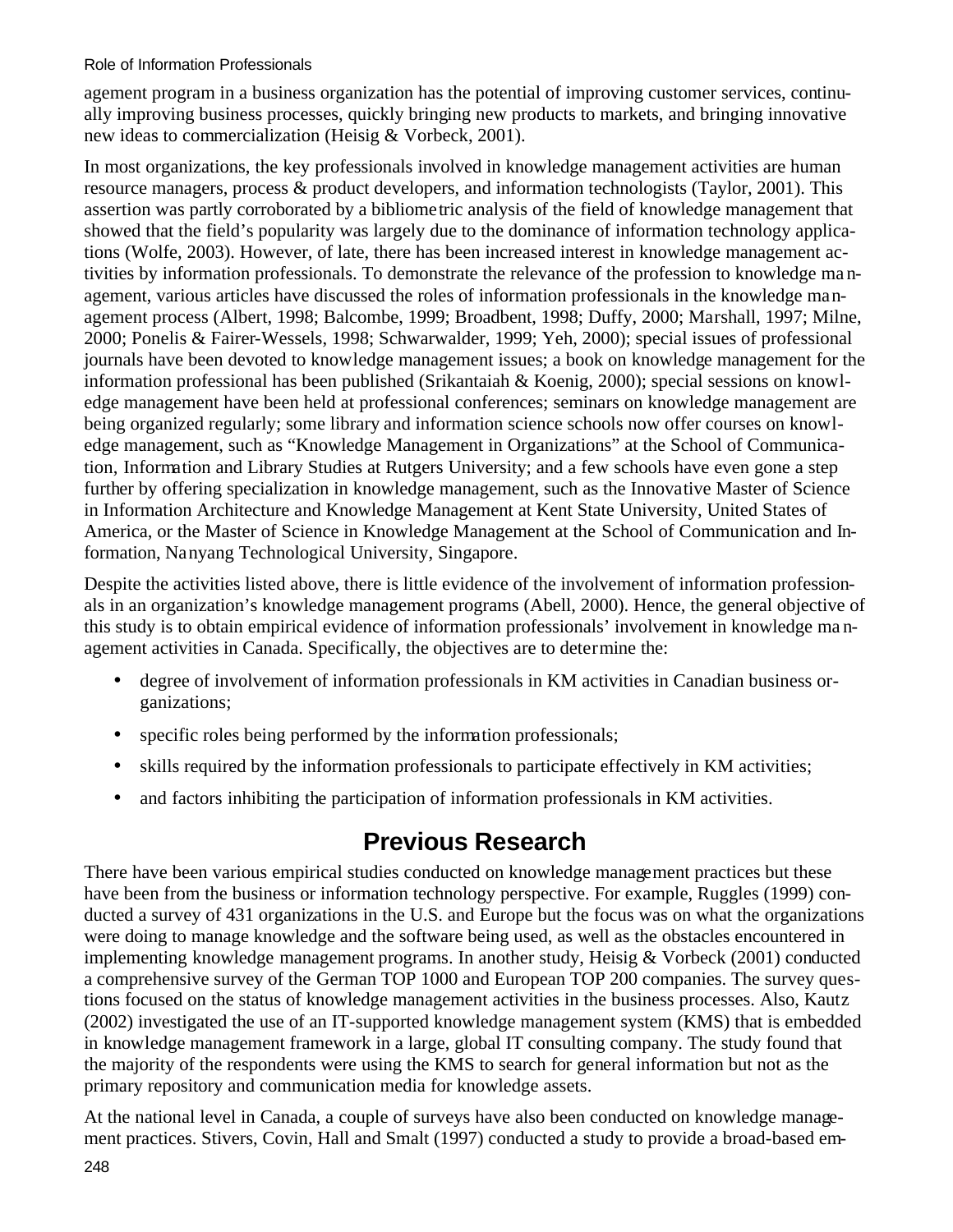pirical overview of some of the key issues in knowledge management. Questionnaires were sent to the top executives of 300 of the Financial Post 500 firms in Canada and all of the Fortune firms in the U.S. The results of the study showed that knowledge management practices (e.g. putting mechanisms in place to ensure that intellectual assets are retained by the company) were perceived to be fairly common in Canadian and U.S. firms. Statistics Canada conducted a pilot survey (Earl, 2002) on knowledge ma nagement practices in the fall of 2001 as part of an international initiative headed by the Organization for Economic Cooperation and Development. Questionnaires were sent to 407 firms in five sub-sectors of the North American Industrial Classification System: forestry and logging; chemical manufacturing; transportation equipment manufacturing; machinery, equipment and supplies wholesaler-distributors; and management, scientific and technical consulting services. The study found that a majority of the firms were engaged in at least one of 23 business practices related to knowledge management. On the issue of who was responsible for knowledge management practices in the firms, the study found that the executive manageme nt team was responsible in 68% of the firms, information technology unit in 7%, human resources unit in 6%, 6% of the respondents didn't know, and the remaining 12% chose knowledge management unit, library/documentation centre or multiple responses. This result is not totally surprising, as we don't expect the library/documentation centre to have direct responsibility for knowledge management practices in an organization. However, our contention is that information professionals do have a role to play, and the aim of this study is to determine what this role is.

### **Methodology**

This study employed the survey research methodology, and potential subjects for the study were obtained from the Special Libraries Association's **Who's Who in Special Libraries 2001/2002** (Special Libraries Association, 2002**)**. The directory listed 564 information professionals belonging to the Toronto chapter, 253 from Eastern Canada chapter, and 243 from Western Canada chapter. After eliminating duplicates (i.e. those belonging to more than one chapter), 231 members were purposively selected from the Toronto chapter, 81 from Western chapter, and 74 from Eastern chapter. Those not selected included student members, retired members, university professors, those working in public or academic libraries, those with only a residential addresses (which made it impossible to determine the type of organization they were working in), and those based outside Canada (e.g. France and United Arab Emirates). A questionnaire with a stamped self-addressed envelope for its return was sent to each of the 386 selected members. Some of the questionnaires were returned because the respondents had moved, one respondent from Quebec requested that the questionnaire should be translated into French for her (this was not done since she was the only one making such a request whereas about 11 other respondents from Quebec completed and returned the questionnaire), and a few others indicated that they would not be able to participate in the study either because they were not working in an environment where KM was being practiced or they were not familiar with the concept. In all, 63 completed questionnaires were returned. This represents a response rate of about 16%.

In order to obtain in-depth information about the experience of the information professionals in knowledge management programs, 20 professionals belonging to the knowledge management section of the Special Libraries Association from the Toronto chapter were selected for interviews. These people were selected because of their perceived interest in knowledge management, Toronto's proximity to the researcher's base, and the fact that many industrial/business organizations are located in the city. In addition, an alumnus of the Faculty of Information and Media Studies, University of Western Ontario, who works as a director of knowledge management in a public relations/public affairs consulting firm in Toronto, provided names of some other information professionals involved in knowledge management in Toronto. Initial contact was made with each of the potential interviewees but a few did not respond while four indicated that, though knowledge management was being practiced in their organization, they were not directly involved in the program. Eventually, only 8 agreed to sit down for the interview. Each interviewed lasted for about 45 - 90 minutes.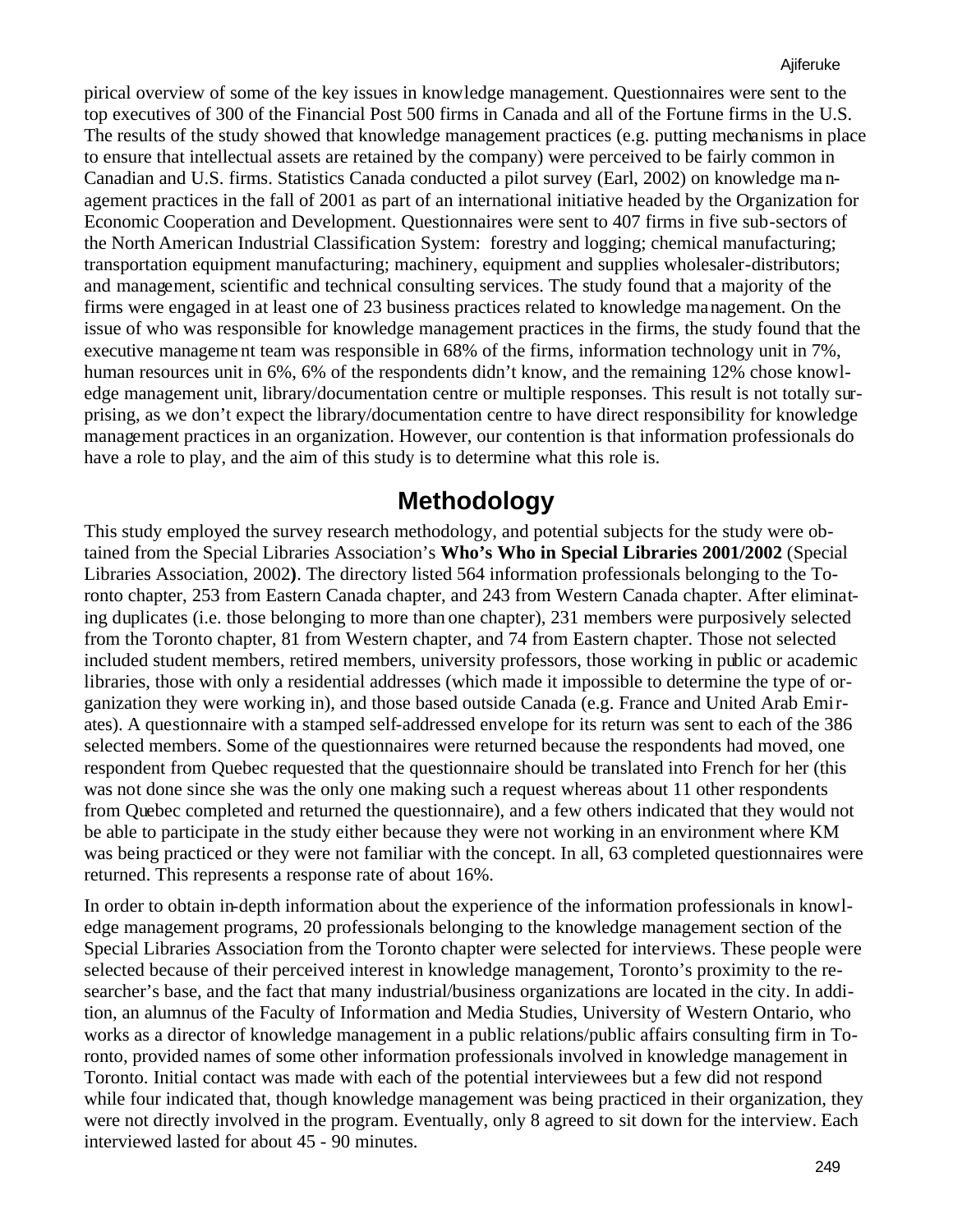The data collected by questionnaires were subjected to quantitative analysis using SPSS software while the interview sessions were recorded on tape, transcribed and analyzed qualitatively.

## **Results and Discussions**

### *Background of Respondents*

The respondents work in various organizational settings with the three major ones being Business & Finance, Consulting, and Insurance and Employee Benefits. It was encouraging to see that many of the respondents come from these types of organizations, which are known to be heavily involved in knowledge management (Earl, 2002). According to Earl, the main reason is that these service industries depend to a great extent upon marketing the application of the knowledge of their workers. A large major-



ity (82.5%) of the respondents are female, which is not surprising as the profession is dominated by women. Almost half of the respondents are between 36 and 45 years old (see Figure 1) with the remain-



**Figure 2 : Highest Educational Level**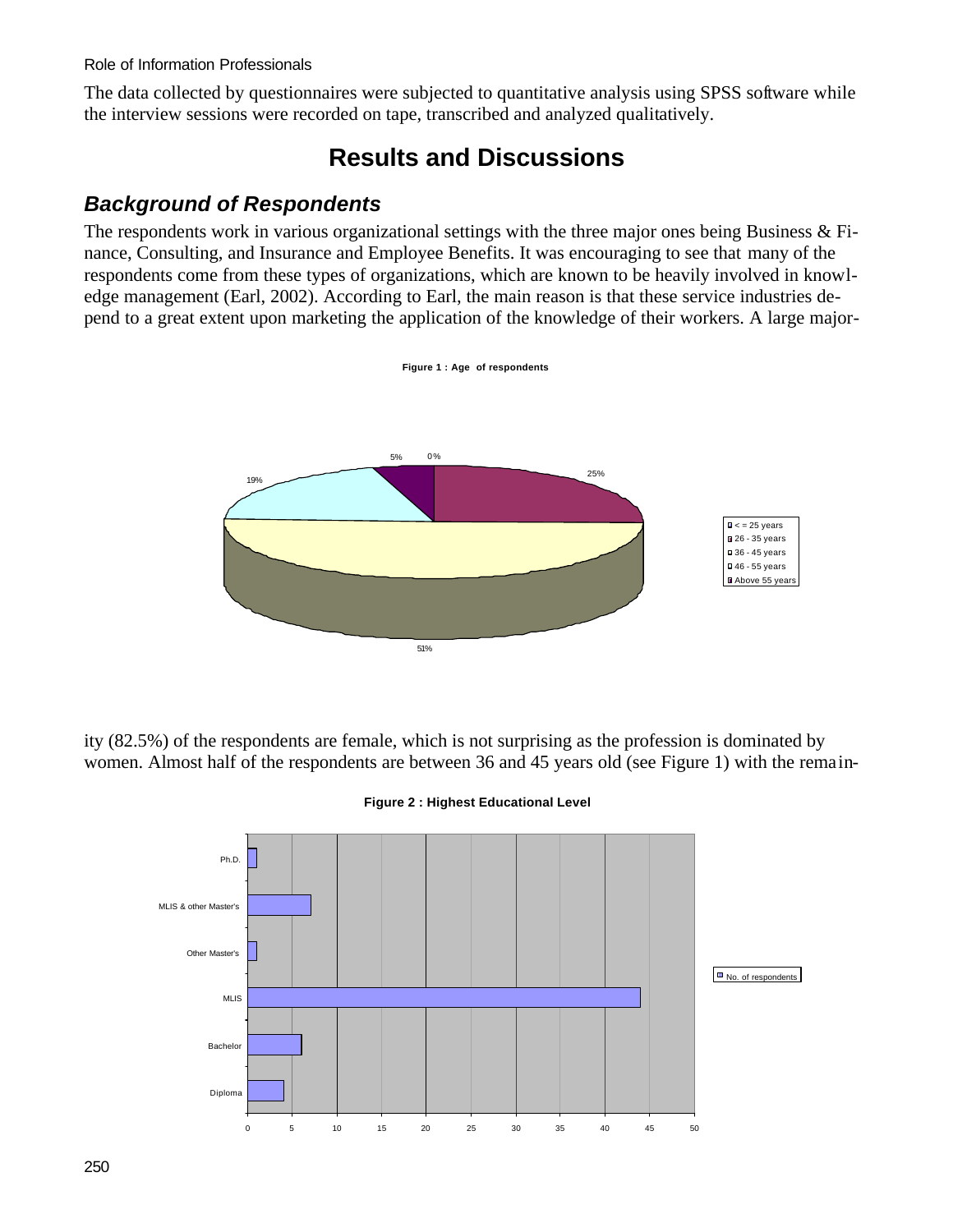



ing ones almost evenly split between the age brackets 26-35 years and 46-55 years.

In terms of educational qualifications, most of the respondents have a master's degree in library and information science (this includes master's degree in library science, master's degree in information management, master's degree in information technology, and master's degree in archival studies) in addition to a first degree in either Social Sciences or Arts & Humanities (see Figures 2 & 3). This is in line with the general practice in the profession. In addition to the degrees, some have also attended workshops or continuing education courses in order to update their knowledge. For example, one of the information professionals interviewed mentioned that he's had to take a course in web design that was not available when he was in school.

### *Perceptions of Knowledge Management*

Most of the respondents first read about knowledge management in the literature but very few had taken a course on it (see Figure 4). This is understandable as knowledge management is now a hot topic in the literature of the profession but only a few schools are offering a course in knowledge management.

Most of the professionals disagreed that knowledge management is just another fad like total quality management (see Table 1), which corroborates the findings by Ponzi & Koenig (2002) that knowledge



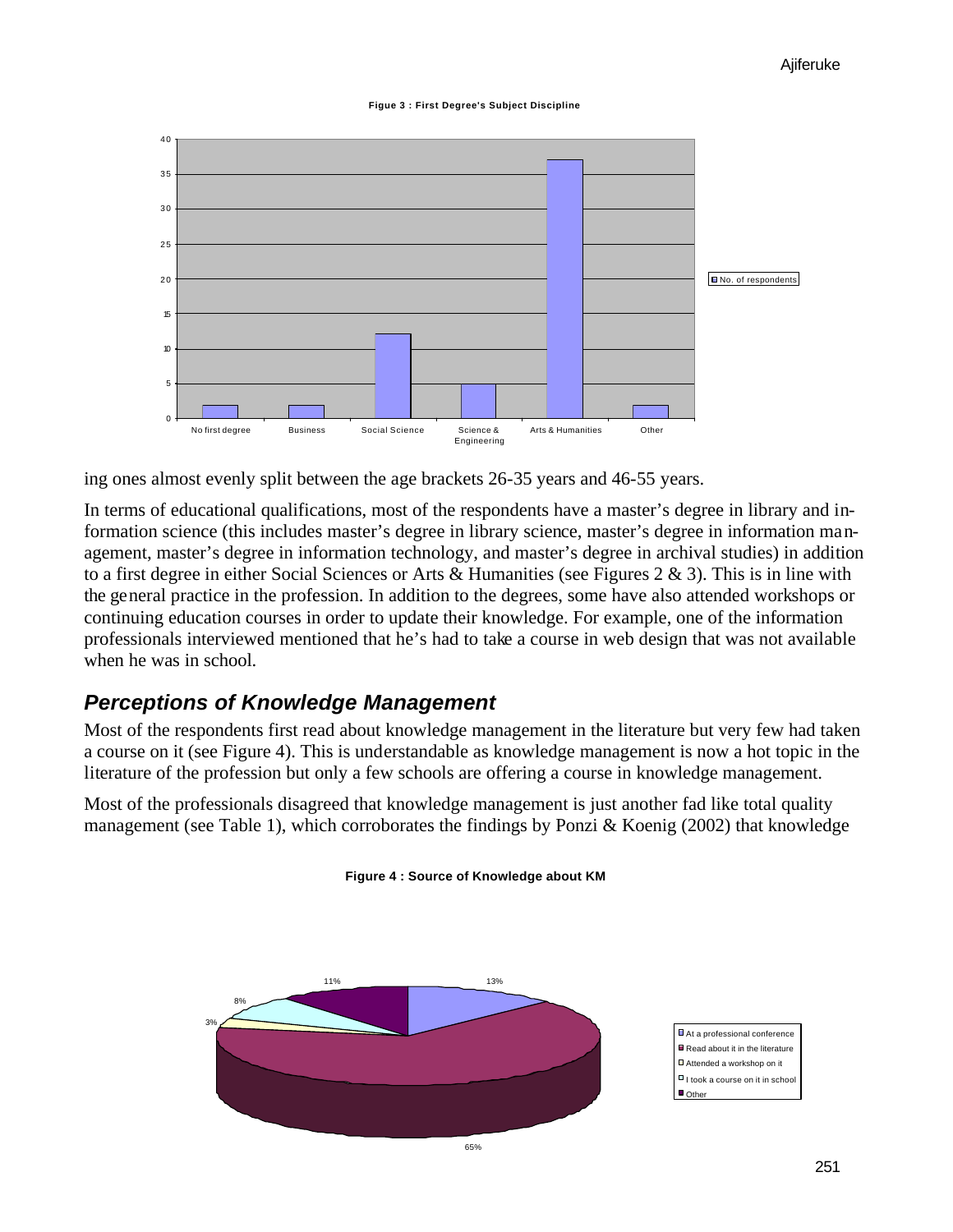management is at least lasting longer than typical fads and, perhaps, is in the process of establishing itself as a new aspect of management. However, the respondents were equally divided on whether knowledge management is a new term for what information professionals used to do. Also, a majority of them agree that information management is just an aspect of knowledge management, which is in line with the thinking that information management involves management of explicit knowledge (e.g. documents) while knowledge management involves the management of both explicit knowledge and tacit knowledge. Not surprisingly, there was almost a unanimous agreement that information professionals have important roles to play in knowledge management programs.

|                                                                              | <b>Strongly</b><br><b>Disagree</b> | <b>Disagree</b>       | <b>Not</b><br><b>Sure</b>                | Agree            | <b>Strongly</b><br>Agree |
|------------------------------------------------------------------------------|------------------------------------|-----------------------|------------------------------------------|------------------|--------------------------|
| KM is just another fad like<br><b>Total Quality Management</b>               | 10<br>$(15.9\%)$                   | 38 (60.3%)            | 8<br>(12.7%)                             | 6<br>$(9.5\%)$   | $(1.6\%)$                |
| KM is a new term for what<br>information professionals<br>were already doing | 3<br>$(4.8\%)$                     | 26 (41.3%)            | 5<br>$(7.9\%)$                           | 24<br>$(38.1\%)$ | 4<br>$(6.3\%)$           |
| Information management is<br>just another aspect of KM                       | $(1.6\%)$                          | 13 (20.6%)            | 3<br>$(4.8\%)$                           | 36<br>$(57.1\%)$ | 9<br>$(14.3\%)$          |
| Information professionals<br>have important roles to<br>play in KM programs  | 0<br>$(0.0\%)$                     | $\Omega$<br>$(0.0\%)$ | $\mathcal{D}_{\mathcal{L}}$<br>$(3.2\%)$ | 30<br>$(47.6\%)$ | 31<br>$(49.2\%)$         |

**Table 1: Perceptions of knowledge management**

### *Role in Knowledge Management Programs*

Thirty seven (59%) of the information professionals are working in organizations which have knowledge management programs. Most of these organizations are in the process of integrating knowledge management principles into their daily activities (see Figure 5) while the majority of the programs (about 86.1%) are less than 5 years old (see Figure 6). In fact, the information professionals interviewed mentioned that most organizations practicing knowledge management are still trying to fiddle their way

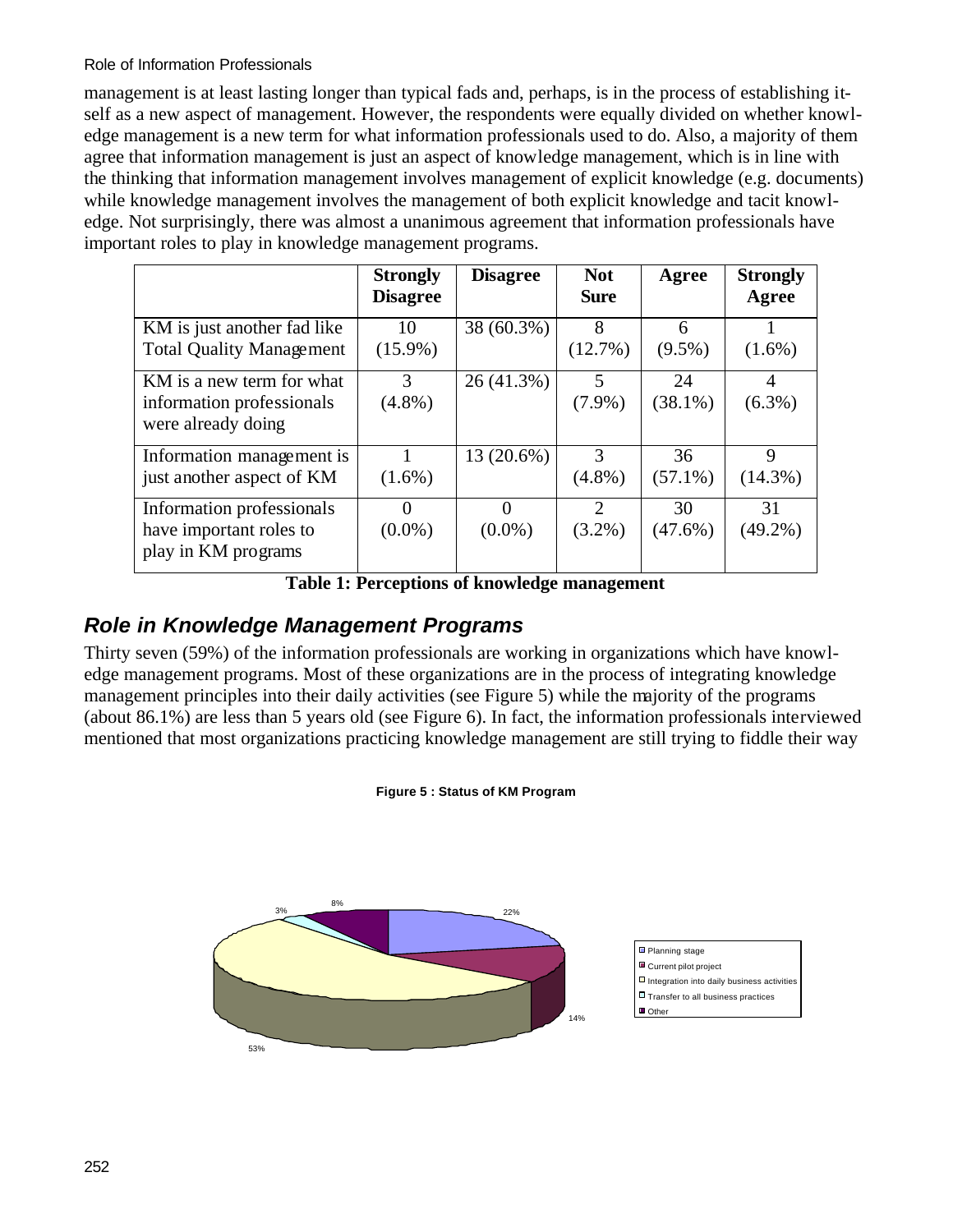#### **Figure 6 : When KM Program was launched**



round and that the main concrete activity seems to be the sharing of knowledge especially through the aid of the organization's intranet. This view is buttressed by the fact that one can reasonably argue that some of the 23 knowledge management practices (categorized under "policy and strategies", "leadership", "incentives", "training and mentoring", and "communications") identified in the Statistics Canada pilot survey on knowledge management practices (Earl, 2002) are normal business practices.

Thirty-two (about 86%) out of the information professionals working in organizations with knowledge management programs are involved in such programs. Factors such as gender, age, and educational background did not seem to have any relationship with involvement in knowledge management programs (each of the tested hypotheses of a relationship between involvement in knowledge management program and gender, age or educational background turned out to be non-significant). In fact, the key reason given by the few for non-involvement is the lack of management's recognition of the role of information professionals in knowledge management.

In terms of the degree of involvement, about half of the information professionals regarded themselves as key members of the knowledge management team, about 30% regarded themselves as non-key members of the team, while a very few number are playing leadership roles (see Figure 7). Some of the key roles being played by information professionals include the design of the information architecture, development of taxonomy, and content management (one of the professionals interviewed, who had taken a course in Lotus Notes Development, trains the content managers) of the organization's intranet. In support of these roles, more and more job adverts seeking portal content managers now list a master's degree in library and information science as one of the required qualifications. The non-key roles being played by information professionals include provision of information for the intranet (includes internal information as well as external information gathered through Internet and online database searching), distribution of electronic information, gathering competitive intelligence, and provision of research services as requested by the knowledge management team. One of the two respondents playing leadership roles claimed to have introduced the program to the organization, while the other one is responsible for developing the process for knowledge generation, capture and exchange within the organization. Also, one of the professionals interviewed is the director of knowledge management services for a branch office of a consulting firm. She is part of the knowledge management team for the firm but the main leadership direction emanates from the headquarters.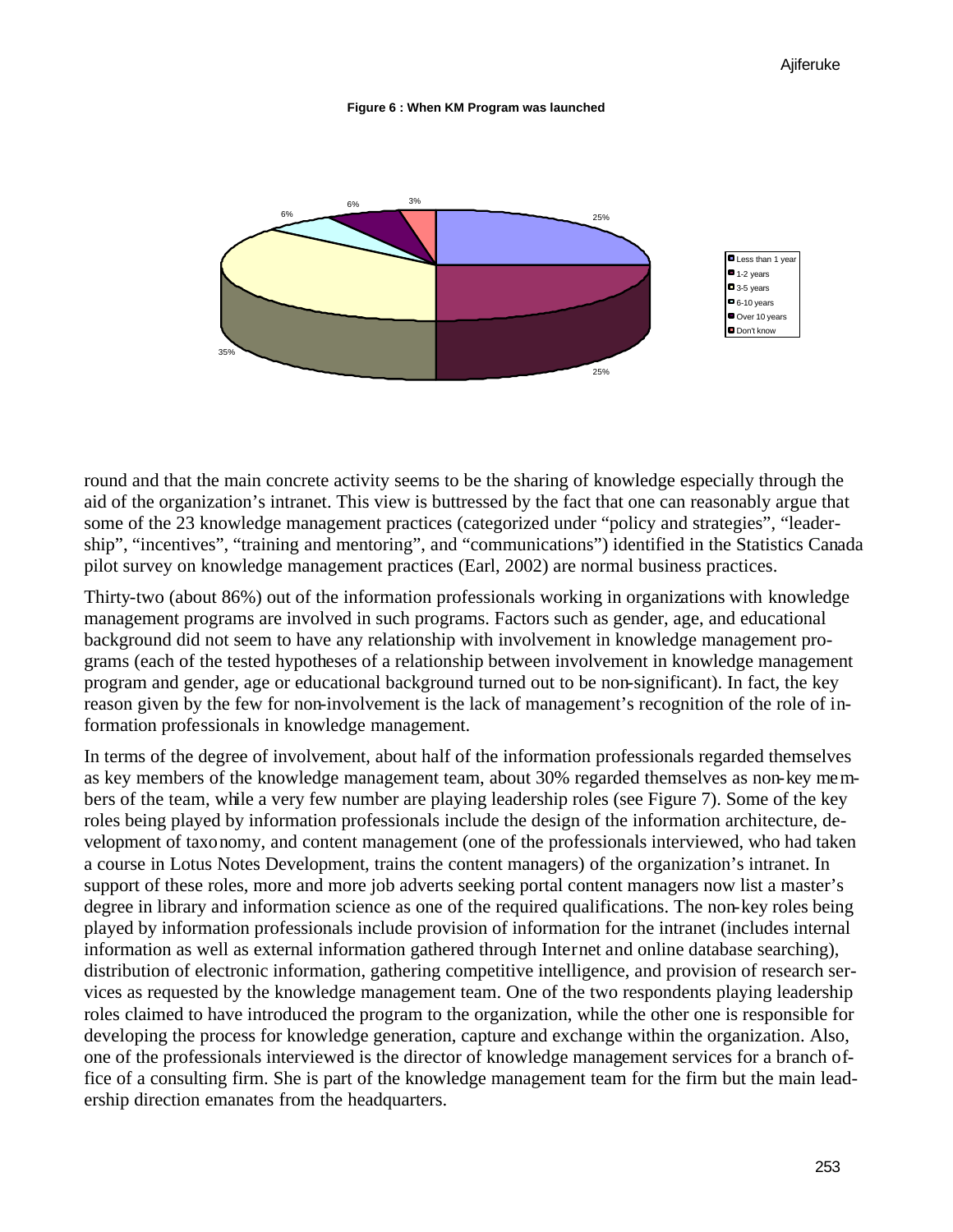#### **Figure 7 : Degree of Involvement in KM Program**



Based on their experience, the respondents identified team working, communication and networking skills as the key organizational skills required by information professionals (see Table 2) in order to be able to participate in knowledge management programs. This result validates some of the skills earlier identified by Abell (2000). Team working and communication skills are required for collaboration within an organization while communication and team networking skills are required for the sharing and transfer of knowledge.

| <b>Skills</b>               | Number of Respon-<br>dents |
|-----------------------------|----------------------------|
| <b>Communication skills</b> | 31 (96.9%)                 |
| Leadership skills           | 25 (78.1%)                 |
| <b>Facilitation</b> skills  | 24 (75.0%)                 |
| Networking skills           | 27 (84.4%)                 |
| Negotiating skills          | 22 (68.8%)                 |
| Consensus building skills   | 24 (75.0%)                 |
| Persuasion skills           | 21 (65.6%)                 |
| Team working                | 32 (100.0%)                |
| Coaching skills             | 21 (65.6%)                 |
| Mentoring skills            | 18 (56.3%)                 |
|                             |                            |

### **Table 2: Organizational Skills and Competencies Required in KM Programs**

(percentage given with regard to the number of respondents involved in knowledge management programs)

The respondents also identified the ability to analyze business processes, understanding of the knowledge process within the business process, ability to use information technologies, and document management skills (see Table 3) as the core competencies required of information professionals in knowledge management programs. The ability to analyze business processes and understanding of the knowledge process within the business process are required for knowledge generation/creation. Even if information professionals don't create knowledge, it would be necessary for them to have these skills so as to be able to collaborate with colleagues on a knowledge management team. In fact, one of the professionals interviewed mentioned that she had to take a correspondence course from the Canadian Securities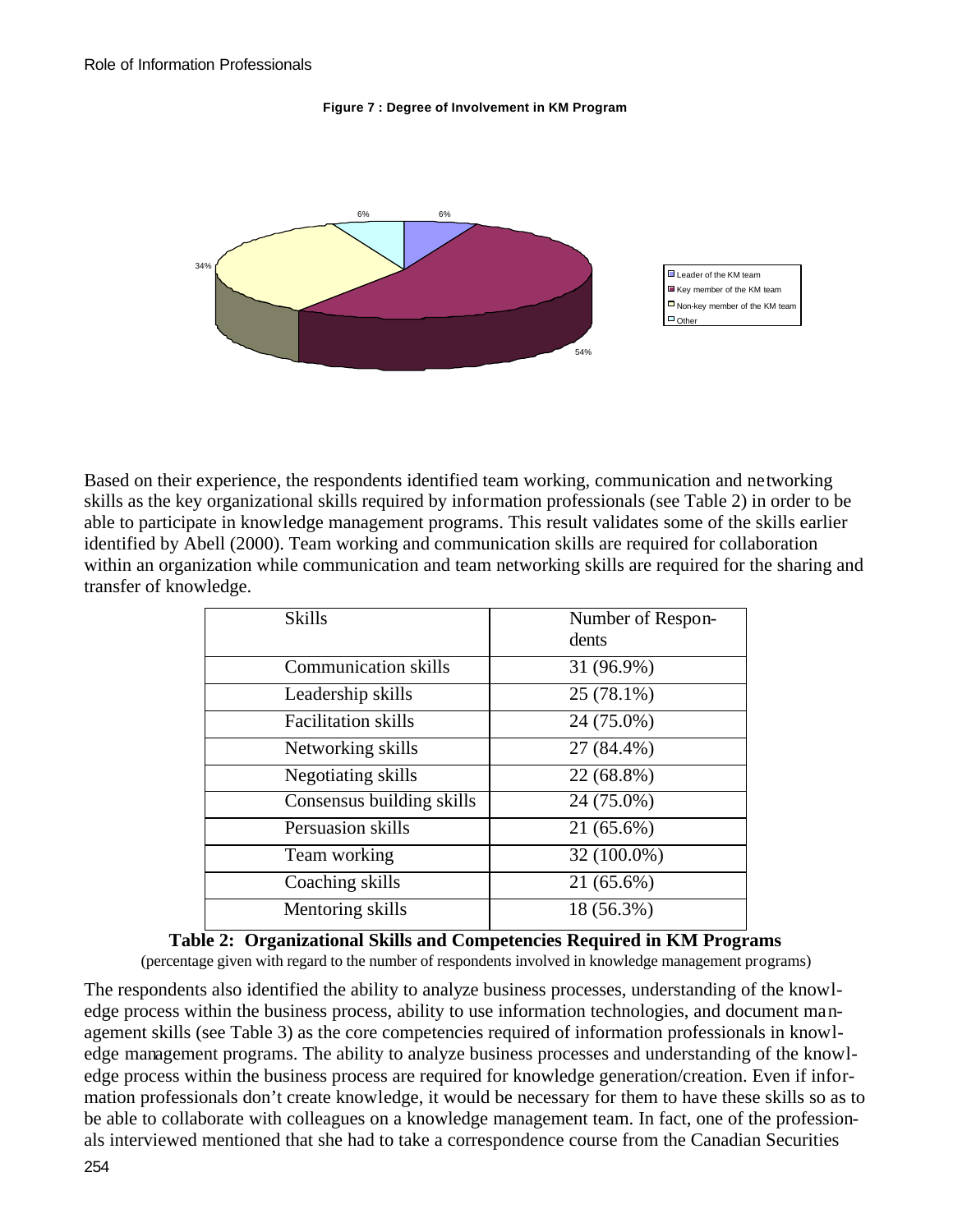Institute in order to have a better understanding of the business process (accounting, auditing, stock brokering, etc.) that her organization is involved in. The ability to use technology is necessary for the information professionals to perform some of the roles that have been identified above (i.e. content management of an intranet, database searching, etc.). Document management skills, which information professionals are well known for, are definitely required for managing explicit knowledge.

| <b>Skills</b>                                                         | Number of Respondents |
|-----------------------------------------------------------------------|-----------------------|
| Ability to identify and analyse business<br>processes                 | 32 (100.0%)           |
| Understanding of the knowledge process<br>within the business process | 31 (96.9%)            |
| Ability to use information technologies                               | 27 (84.4%)            |
| Change management skills                                              | 21 (65.6%)            |
| Project management skills                                             | 27 (84.4%)            |
| Document and information management<br>skills                         | 30 (93.8%)            |

#### **Table 3: Core Competencies Required in KM Programs**

(percentage given with regard to the number of respondents involved in knowledge management programs)

Finally, the respondents appreciated the efforts being made by organizations such as the American Society for Information Science & Technology which organizes regular seminars at its annual meeting, and Special Libraries Association which features regular articles on knowledge management in its publication "Information Outlook". However, they would like the professional bodies to develop a program of awareness activities that target corporate sector organizations to demonstrate the potential roles that information professionals can play in knowledge management programs. Hopefully, these awareness activities would go a long way in convincing business executives of the need to include information professionals on their knowledge management teams. Some of the respondents would also like the professional bodies to organize courses to educate the professionals on knowledge management concepts and principles. One of the interviewees also suggested that information professionals might want to enrol for a knowledge certification program that would certify their competencies in knowledge management. There are at least two of such programs, Certified Knowledge and Innovation Management-Commercial (CKIM-C) Program, and Knowledge Economics and Management Certification Training Program. However, such programs are expensive and one is not sure how well these programs are recognized by commercial organizations.

The respondents also would like the library and information science schools to develop and offer a course in knowledge management for their students. A few of the respondents disagreed and suggested that it would be better for the schools to collaborate with business schools in offering the course. However, according to Koenig (1999), the emphasis and perspective taken by the business school might be different. At present, at least four of the library and information science schools in Canada are offering courses in knowledge management while one of them, which has a joint MLIS/LLB programme, collaborates with the business school to offer the course. Students in the remaining schools without a knowledge management course would be well advised to take online information retrieval, cataloguing and classification, and web design & management courses as well as read the literature to familiarize themselves with the concepts of knowledge management if they intend to apply for knowledge ma nagement-related jobs in the future. It is interesting to note that none of the respondents suggested that Canadian library and information science schools should emulate some of their United States counterparts (e.g. Kent State University, Dominican University, and University of Oklahoma-Tulsa) by offering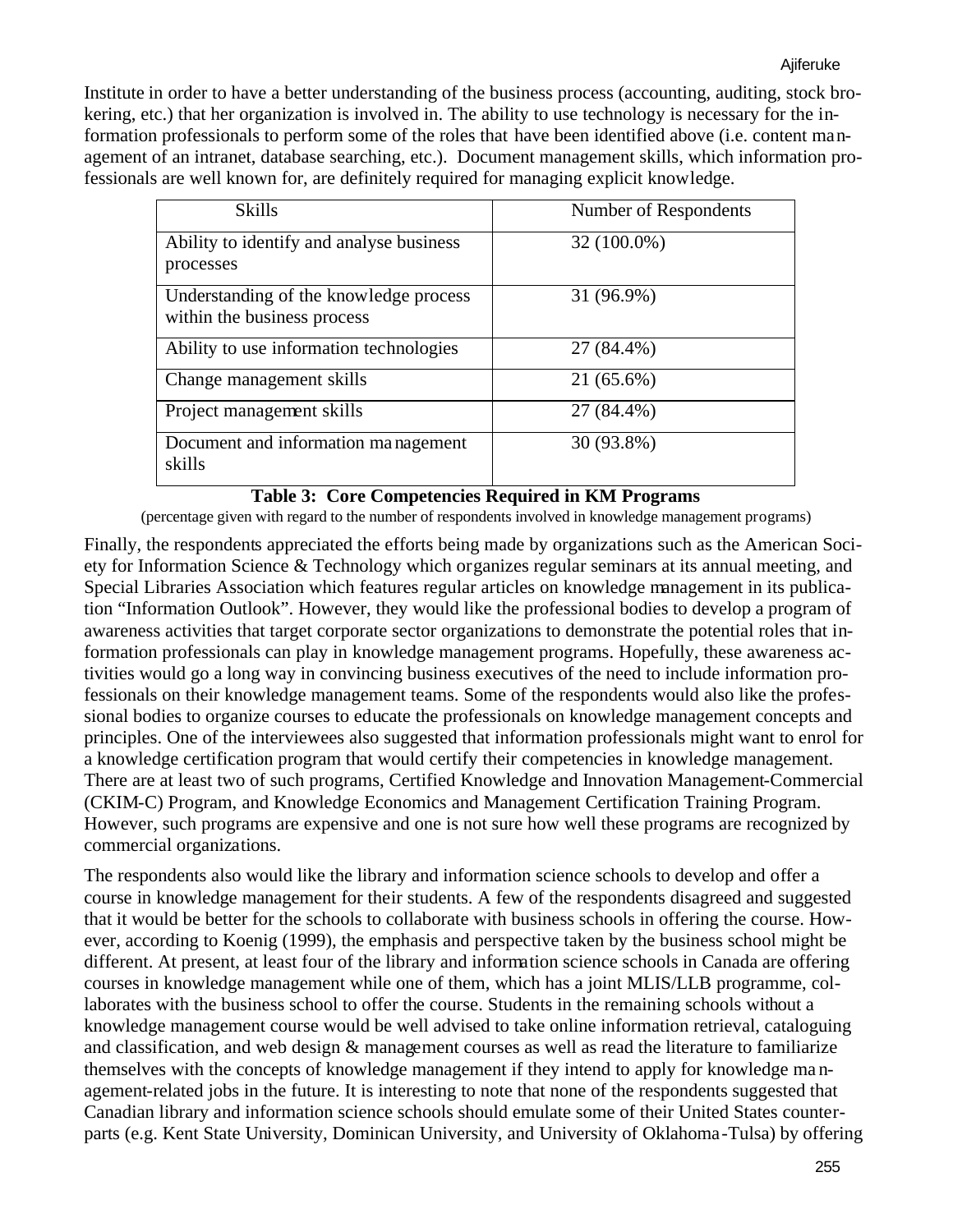a master's degree program in knowledge management. It is the assumption that they probably felt it is not necessary at this time. This assertion is supported by Alycia Tulloch (2002), who questioned the relevance of formalized academic KM instruction based on the results of her survey which showed that "successful KM practitioners come from a wide variety of academic and professional backgrounds without any apparent common denominator."

## **Conclusion**

This paper provides empirical evidence that most of the information professionals working in Canadian organizations with knowledge management programs are involved in such programs. The key reason for non-involvement of a few of them is lack of management's recognition of the role of information professionals in knowledge management. The major roles being performed by information professionals in knowledge management programs include the design of the information architecture, development of the taxonomy, and content management of the organization's intranet while the minor roles include the provision of information for the intranet, gathering competitive intelligence, or providing research services as requested by the knowledge management team. Also, team working, communication, networking and analytical skills were identified as the most important organizational skills required by information professionals to function in knowledge management programs while understanding of the knowledge process within the business process, ability to use information technologies, and document management skills were identified as the most important required competencies.

In conclusion, even though the recent global economic downturn has prompted many companies to scrap knowledge management posts or to reduce the scope of their knowledge management programs (Pringle, 2003), information professionals should continue to strive to be relevant in the field of knowledge management in anticipation of its resurgence in the near future.

## **Acknowledgement**

The funding for this study was provided by the Faculty of Information and Media Studies, University of Western Ontario, London, Canada.

### **References**

- Albert, J. (1998). Nuts and bolts of knowledge management for information professionals. *Proceedings of the National Online Meeting, 19* (1), 7-15.
- Abell, A. (2000). Skills for knowledge environments. *Information Management Journal*, *34* (3), 33-41.
- Balcombe, J. (1999). Getting out of the box: The role of the information professional in Knowledge management. *The Law Librarian*, *31* (2), 91-94.
- Broadbent, M. (1998). The phenomenon of knowledge management: What does it mean to the information profession ? *Information Outlook, 2* (5), 23-36.
- Duffy, J. (2000). Knowledge management: What every information professional should know. *Information Management Journal, 34* (3), 10-18.
- Earl, L. (2002). Are we managing our knowledge? Results from the pilot knowledge management practices survey, 2001. [Online] Available at: http://www.statcan.ca/english/IPS/Data/88F0006XIE2002006.htm
- Heisig, P. & Vorbeck, J. (2001). Benchmarking survey results. In Mertins, K., Heisig, P. &Vorbeck, J., ed., *Knowledge management: Best practices in Europe*. Berlin: Springer-Verlag.
- Kautz, K. (2002). Using IT to support knowledge management A survey-based study of a large, global consulting company. *IS2002 Proceedings of the Informing Science + IT Education Conference*, 783-793.
- Koenig, M.E.D. (1999). Education for knowledge management. *Information Services & Use*, *19*, 17-31.
- Marshall, L. (1997). Facilitating knowledge management and knowledge sharing: New opportunities for information professionals. *Online, 21* (5), 92-98.